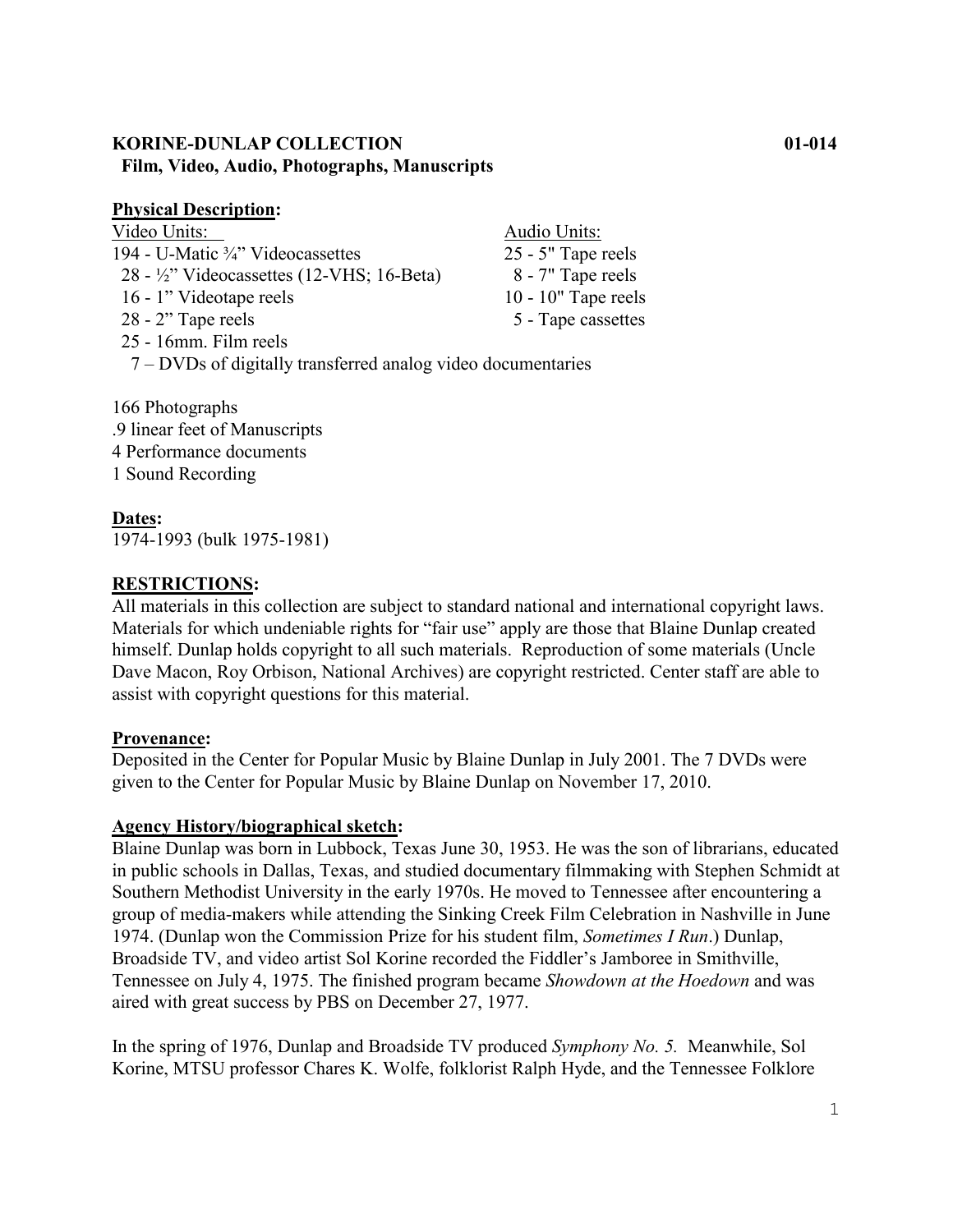Society received a grant from the National Endowment for the Arts to support the production of

documentaries about Uncle Dave Macon and Hamper McBee. Working with pioneering smallformat video engineer, Frank Forgette, in Murfreesboro, Tennessee, and audio recordist, Ron Judkins, Dunlap devised a simpler method of "double-system" sound recording that was used in *Hamper McBee: Raw Mash*. This film, which aired on PBS in April 1978 was a portrait of Tennessee singer and semi-retired moonshiner, Hamper McBee. In 1981, Korine and Dunlap released *The Uncle Dave Macon Program*, a 60-minute work about the life and times of this early country music star. Also released in 1981 was *Southbound*, a ten-part anthology roots music series.

Blaine Dunlap received a Guggenheim Fellowship in 1984, which lead to the video narrative, *Nightwork*. This aired as a segment of *Likely Stories*, an anthology series by independent directors that aired on The Learning Channel and public television stations. 1988 found Dunlap producing the pilot for *Turners World of Adventure*, an avant-garde non-fiction series. In 1989, he teamed with New Orleans-based filmmaker Stevenson Palfi in *Played in the USA*, a 13-hour anthology music series. In 1990, Chiz Schultz and Dunlap were commissioned by the National Endowment for the Arts to make *Who We Are*, an examination of three pioneering grass-roots community arts organizations.

Blaine Dunlap currently (2007) divides his time between New Orleans and Denton, Texas and devotes all his professional energies to the restoration and preservation of video, film, and still photographs.

[Parts of the above biography written by Blaine Dunlap in 2007.]

## **Scope and content:**

Documentary filmmakers Blaine Dunlap and Sol Korine produced a variety of audio-visual programs pertaining to music in Tennessee and the South in the late 1970s and early 1980s. Approximately 20 programs featuring traditional music subjects were produced, primarily for television broadcast. The collection includes videotapes, audio tapes and film in a variety of formats, including both finished programs edited for broadcast and raw, camera originals or unedited footage. The programs document genres, artists, and elements of music in the South. Each series is summarized below in the Series Description.

The majority of the collection is U-Matic videocassette tapes. Other formats include  $\frac{1}{2}$  inch videotapes, 1" and 2" tapes, 16 mm film and audio tape. At this time (11/04) each has been viewed and logged, with the exception of the 2" tapes, some 16 mm film and the audio tapes. There are 7 DVDs that are digitally restored versions of analog videotape documentaries that the filmmakers: "Memories of Prince Albert Hunt"; "Showdown at the Hoedown"; "Hamper McBee: Raw Mash"; "Mouth Music"; "This Cat Can Play Anything"; "Give the World a Smile"; and "Piano Players Rarely Ever Play Together."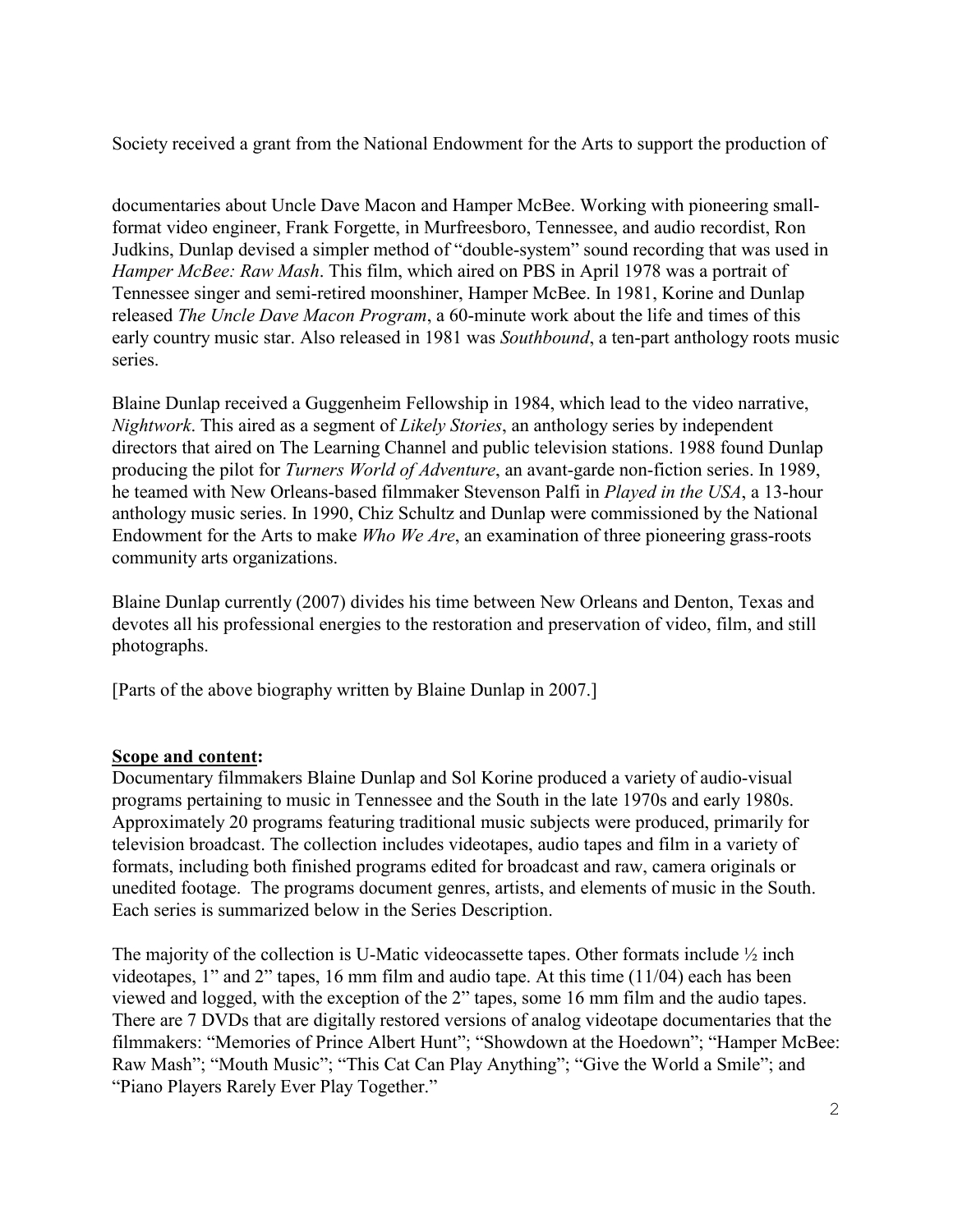Southbound is an eleven-part documentary series originally broadcast on PBS exploring the roots of Southern music. The programs document African American folk music, blues, ballads, gospel music, jazz, Cajun, Western swing, rockabilly, and old-time fiddling. Of particular importance locally is the complete footage of Korine and Dunlap's documentary of Rutherford Countian Uncle Dave Macon. The Macon documentary won a regional Emmy award. Papers include materials associated with the production of several of the programs contained in the collection, materials relating to other films produced by Blaine Dunlap, and personal papers. Materials include correspondence, contracts, financial reports, receipts, bills, budget data, and promotional materials relating to entities involved with the production of various programs: National Endowment for the Arts, Tennessee Arts Commission Sinking Creek Film Celebration, Tennessee Arts Commission, Public Broadcasting System, Georgia Public Television, "Showdown at the Hoedown," "Symphony #5," and American Patchwork. A transcript of "Raw Mash" with Hamper McBee is included. For a more detailed description please see Finding Aid Shelf List.

Photographs in the collection consist of black and white prints, contact sheets and slides of Blaine Dunlap, Sol Korine, artists, and production staff members shooting various programs as well as promotional prints. On location photographs include Blaine Dunlap and Sol Korine editing "Raw Mash" in 1978, Blaine Dunlap shooting Leonarus Emmaul for "Mouth Music" in 1980 on location in North Carolina, and shooting Hamper McBee and Fannie Bell Chapman in Memphis. Slides of performances of "Symphony No. 5" in Knoxville, 1976, a contact sheet of the Sinking Creek Film Celebration in 1974, and contact sheets of the Video South Conference in 1975 also comprise the collection.

Promotional photographs include all the programs associated with the "Southbound" series and photographs of Hamper McBee distributed in connection with the airing of "Raw Mash." Several photographs of Uncle Dave Macon in various poses during earlier years were supplied by Les Leverett, the official photographer of the Grand Ole Opry and used as promotional material for the "Uncle Dave Macon" video.

## **Location:**

All collection materials are located in four closed cabinets in the storage area. Please refer to the accompanying shelf list located in the Reading Room for specifics. Photographs are crossreferenced in the Iconographic files and cataloged in the InMagic Iconographic database.

## **Related Materials:**

In addition to the materials described above, the collection included one 45 rpm sound recording and four performance programs. These materials have been interfiled in the suitable Center for Popular Music collection and may be searched in the InMagic database. A promotional 33 1/3rpm sound recording titled Southbound also resides in the sound recording collection.

Gretchen Robinson produced a set of tapes that became the camera originals for "Give the World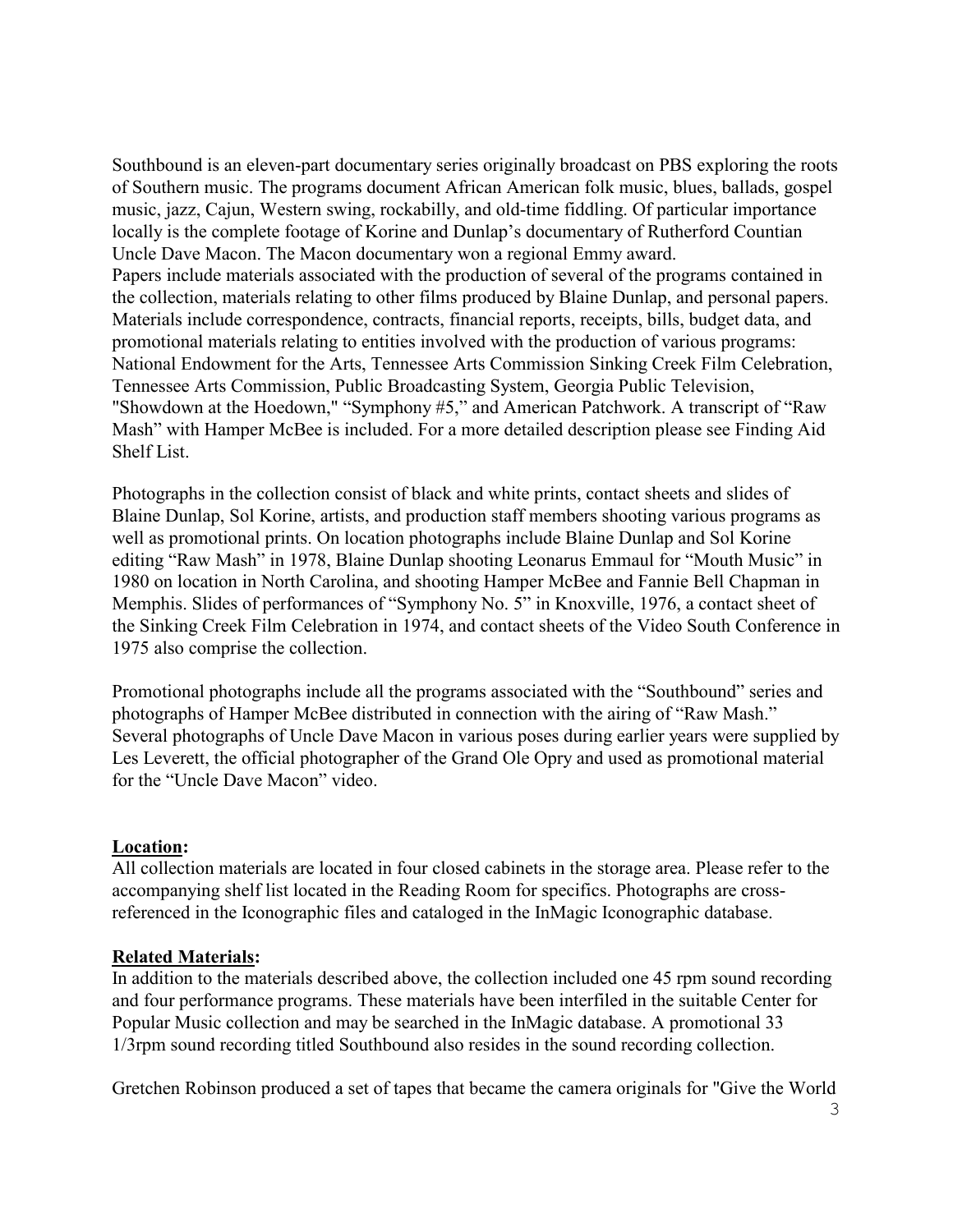a Smile" in the *Southbound* series. The subject of these tapes revolve around farming with the Schuylers in Virginia. An inventory of these U-Matic tapes may be found at the end of the Folder/Box list. There are a total of 84 tapes housed in five boxes located in the metal closedcabinet shelving units.

## **Series Description:**

(VCT = Umatic  $\frac{3}{4}$ " video cassette and VHS =  $\frac{1}{2}$ " video)  $(TSA = 7"$  audio;  $TFA = 5"$  audio;  $TTA = 10"$  audio)

## *Series A: "Long Time Gone"*

"Long Time Gone" is a Blaine Dunlap film commissioned by the Sinking Creek Film Celebration at Vanderbilt University and presented in 1975. The film's subject is Bluegrass Music performed at the Station Inn in Nashville, Tennessee. The performers comment on the close-knit Bluegrass community in Nashville and their love of this style of music.

[Final Version: Bluegrass at Station Inn, Nashville, TN, Blaine Dunlap 16 mm film, 1974-1975. See p. 4 of finding aid: Film Inventory # 8. Also see p. 1 of finding aid: Sinking Creek Film Celebration folder.]

## *Series B: "Showdown at the Hoedown"*

"Showdown at the Hoedown" showcases Smithville, Tennessee, as the host city of the Fourth Annual Old Time Fiddlers' Jamboree in 1975. This Korine-Dunlap film intersperses clips of contestant-performers with festival director Berry Williams' comments on the event, the town, the music, and the people. The "showdown" aspect of the title relates to the final competition between the Senior (Frazier Moss) and Junior (Paul Chrisman) category winners. [Final Version: Smithville, TN, Fourth Annual Old Time Fiddlers' Jamboree, Korine-Dunlap,1975. See p. 11 of finding aid: VCT-0239-TTTTTTT and (p.12) VCH-0239-BB/BB (Beta), Southbound show #10.]

## *Series C: "Symphony #5"*

"Symphony no. 5" is the title of the original music by David Van Vactor that is the subject of this film. The composer describes his conception of the piece, as the film follows the rehearsals and opening performance of the symphony, performed by the Knoxville Symphony Orchestra, under the direction of conductor Arpad Joo. During the 18-month editing phase of this project, Blaine Dunlap refined a post-production nomenclature used by the film/video industry until the emergence of non-linear video. [1975-1979]

[Final Version: Knoxville, TN, David Van Vactor symphony performed by the Knoxville Symphony, Blaine Dunlap, 1976 Bicentennial project. See p. 11 of finding aid: VCT-0239- UUUUUUU. Also see p. 1 of finding aid: "Symphony #5" folder.]

## *Series D: "Merry Go Round"*

"Merry Go Round" is the working title of an unreleased biodrama of Balladeer-moonshiner Hamper McBee. The camera original tapes we have suggest the story line of a seasoned carnival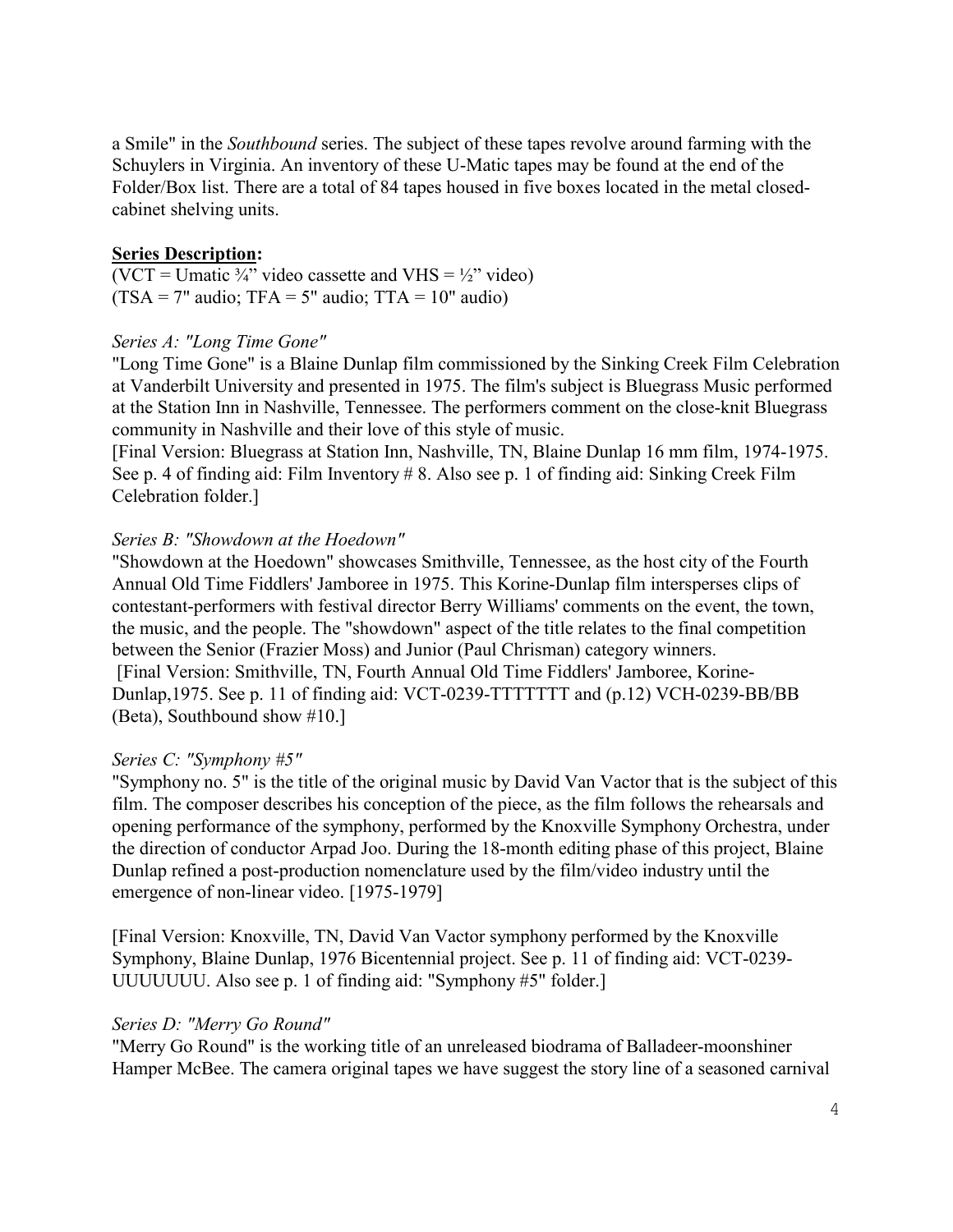con man (McBee) taking on a younger protege. The story is probably an outgrowth of McBee's personal accounts of working at carnival midway game booths, in conversation that arises while Korine-Dunlap filmed "Raw Mash" (see below).

### (**Korine-Dunlap Collection continued)**

[Final Version: unreleased Hamper McBee biodrama shot on 1" type A, Korine-Dunlap, 1978 (also called "Teddy Bears & Frigidaires"). See p. 10 of finding aid: VCT-0239-OOOOO, VCT-0239-QQQQQ, and VCT-0239-RRRRR; and p. 11 of finding aid: VCT-0239-JJJJJJJ and VCT-0239-KKKKKKK. (These are camera originals.)]

### *Series E: "Uncle Dave Macon"*

"Uncle Dave Macon" is a Korine-Dunlap project that interviews many people, including Macon's sons, around the Woodbury, Tennessee, home of this Grand Ole Opry veteran. Those interviewed include Roy Acuff, Sid Harkreader, Kirk McGee, sons Archie and Doris Macon. Comments range from loving memories of a jovial audience favorite to Macon's darker side of jealousy and problems with alcohol.

[Final Version: Korine-Dunlap/Tennessee Folklore Society, 1980. See p. 11 of finding aid: VCT-0239-ZZZZZZ.]

### *Series F: "Southbound"*

The *Southbound* series, narrated by Hamper McBee, travels across the Southeast, showcasing Southern music styles as the roots of American music. Korine-Dunlap were the executive producers of the series which aired in 1981. However, some shows were produced by other filmmakers, as indicated. *Southbound* included works by Les Blanc, Bill Ferris and Judy Pieser, Gretchen Robinson, Alan Steckler, Stevenson Palfi, and Ken Harrison.

Show #1: "Mouth Music" illustrates the drill march chants, children's jump-rope rhymes, auctioneer bidding routines, and other forms of vocalizations that perhaps go overlooked as music. Most noteworthy are North Carolina river hollering and Fentress County, Tennessee, traditional Scot-Irish/British songs with funny, nonsense words. [Final version: *"Mouth Music"* p. 11: VCT-0239-CCCCCCC and VCH-0239-C/BB (VHS).]

Show #2: "Gravel Springs Fife & Drum" couples with "Give My Poor Heart Ease" to illustrate black musical rhythms of delta Mississippi and Memphis blues. [Final version: *"Gravel Springs Fife & Drum"* (from the Center for Southern Folklore) and *"Give My Poor Heart Ease"* (B. Ferris), p. 12: VCT-0239-B/BB (VHS) and VCH-0239-Y/BB (Beta).]

Show #3: "Raw Mash" stars Hamper McBee as a dying breed of traditional ballad singer and moonshiner on Monteagle mountain, Tennessee. Korine-Dunlap secured permission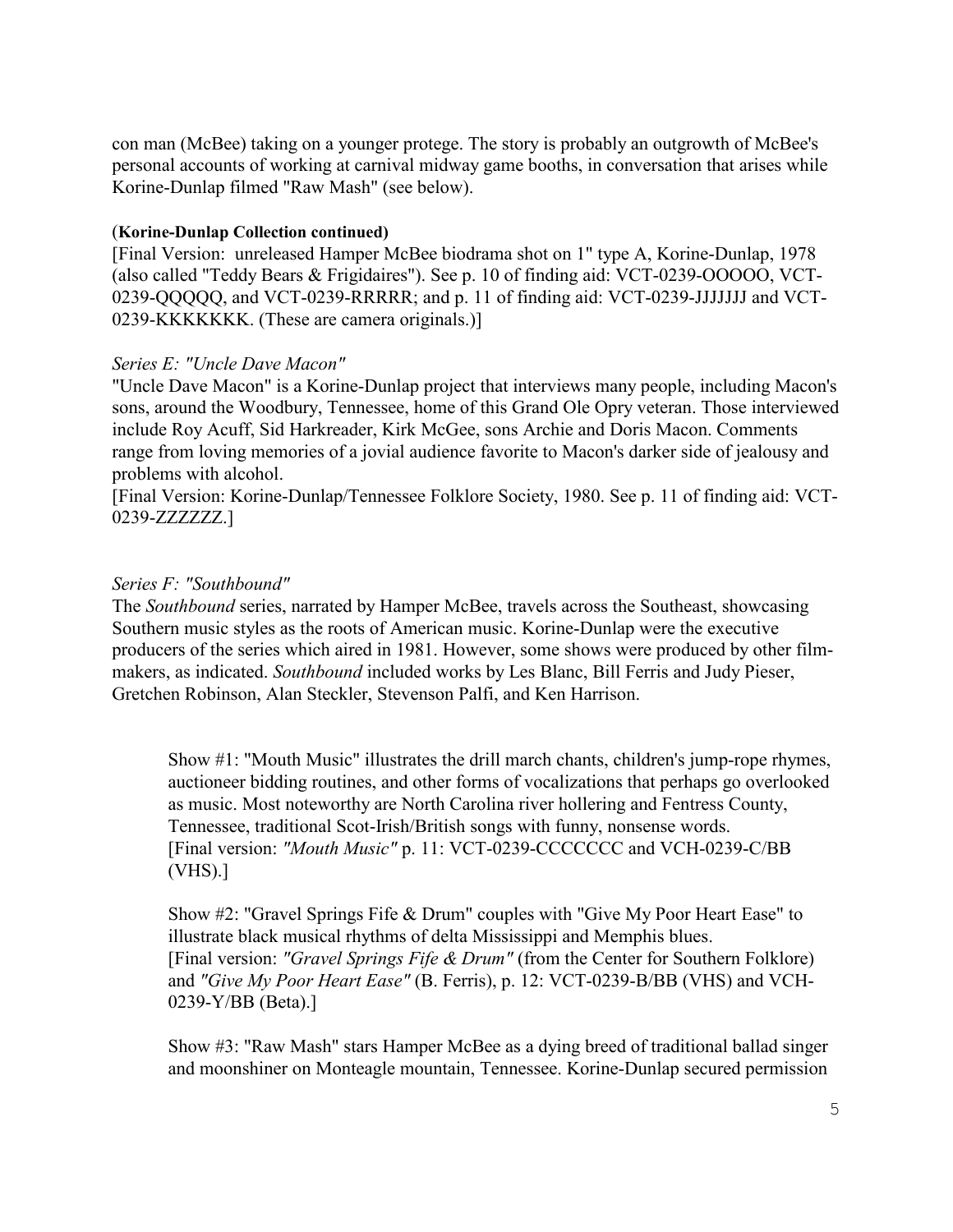from state and local authorities to construct a still in the woods and produce moonshine on camera. The show follows McBee as he procures materials, sings ballads, and comments on his life, including run-ins with the law and personal problems with alcohol. [Final version: *"Raw Mash,"* Hamper McBee, Monteagle, TN, Korine-Dunlap/Tennessee

### (**Korine-Dunlap Collection continued)**

Folklore Society, 1978. See p. 11 of finding aid: VCT-0239-FFFFFFF and (p. 12) VCH-0239-AA/BB (Beta).]

Show #4: "Give the World a Smile" projects the story of white Gospel music through one family who advocates simple, country living. [Final version: *"Give the World a Smile,"* VCT-0239-MMMMMMM and VCH-0239-

Z/BB (Beta).]

Show #5: "Fannie Bell Chapman" tells the story of Southern black Gospel music through a singer-healer.

[Final version: *"Fannie Bell Chapman,"* VCT-0239-PPPPPPP.]

Show #6: *"This Cat Can Play Anything,"* NOT IN COLLECTION.

Show #7: *"Spend it All"* (Les Blank), NOT IN COLLECTION.

Show #8: "Chulas Fronteras" takes place along the Texas-Mexican border and features the music and traditions of the people there. This is a Chris Strachinsartz film. [Final version: *"Chulas Fronteras,"* (Chris Strachinsartz) VCT-0239-VVVVVV.]

Show #9: "Gimble's Swing" features Texas Swing music in its early radio days and generations later. This is a film by Ken Harrison. [Final version: *"Gimble's Swing,"* (Ken Harrison), VCT-0239-WWWWWW.]

Show #10: *"Showdown at the Hoedown,"* see above.

Show #11: Show about *Roy Orbison,* was never produced due to rights/money issues. However, there are two tapes of Orbison shows: VCT-0239-YYYYYYY and VCT-0239- ZZZZZZZ

*Series G: "Sometimes It's Gonna Hurt"* Korine-Dunlap/PBS, 1983 (also known as "Kiddie Korral"). This is Dunlap's last show. "Sometimes It's Gonna Hurt" was a 1983 Korine-Dunlap project about a rodeo school for children. Though these reels are unview-able as is, there is an excerpt within VCT-0239-WWWWWWW, "Dunlap's 'timecode' scam."

## *Series H: "Played in the USA"*

"Played in the U.S.A." is a 1992/1993 series of American music hosted by Martin Sheen for The Learning Channel, produced by Blaine Dunlap. The episodes included in this collection are: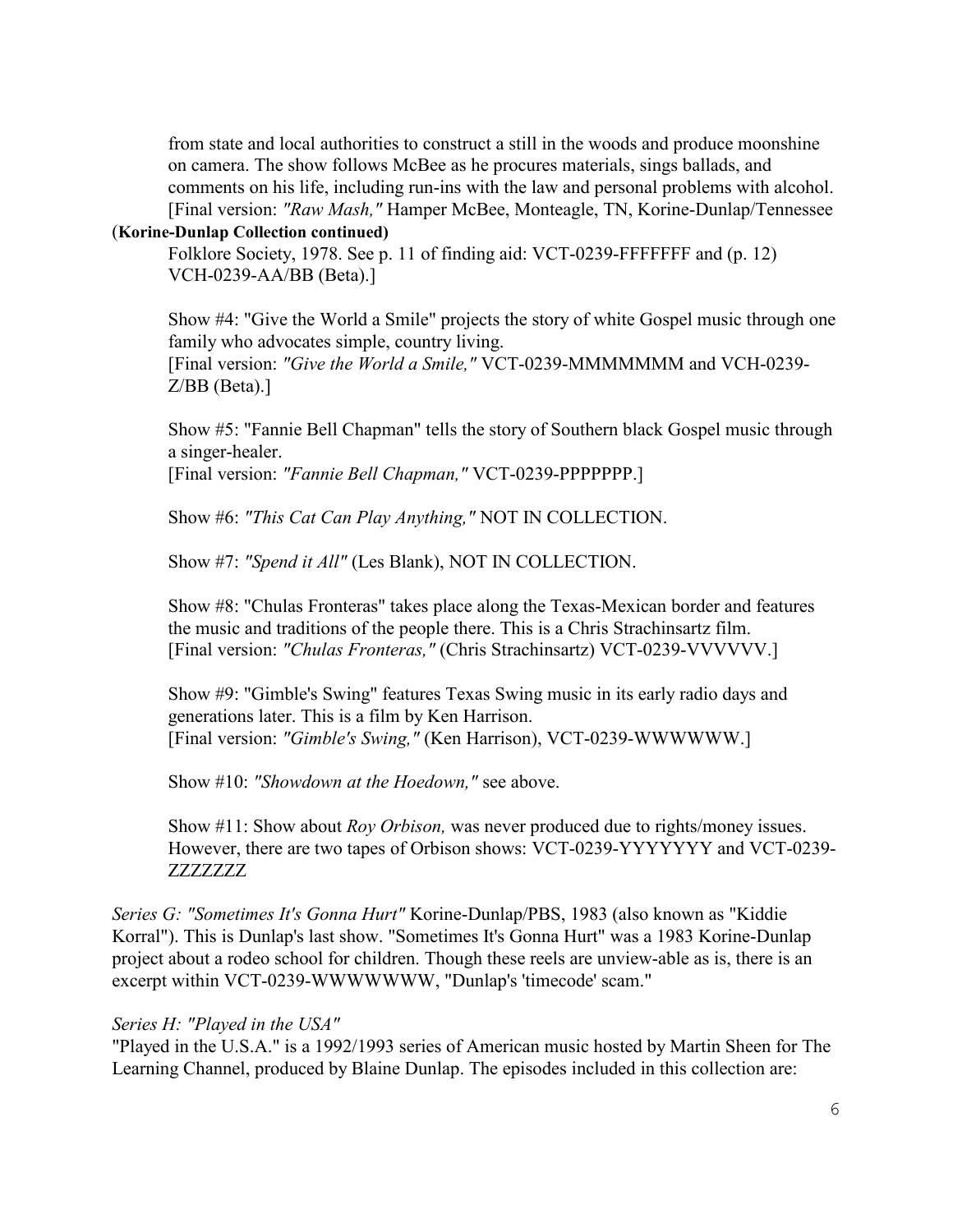(See p. 12 of finding aid, out of a total of 11 shows, this collection contains the following four:)

Show No. 3 "All by Myself" Eartha Kitt's life story of growing up an orphan, rising to success, but still feeling alone. [Final version: *"All By Myself"* (Eartha Kitt story), VCH

## (**Korine-Dunlap Collection continued)**

0239-I/BB and -J/BB]

Show No.6 "Machito: A Latin Jazz Legacy" describes the merging of Latin rhythms with jazz. [Final version: *"Machito: A Latin Jazz Legacy,"* VCH-0239-K/BB]

Show No. 7. "Mary Lou Williams: Music on My Mind" chronicles the rise to success of Williams as a musician and composer who later seeks comfort by giving back to music though instruction and inspiration of young musicians. [Final version: *"Mary Lou Williams-Music On My Mind,"* VCH-0239-L/BB]

Show No. 11 "Sing Beast Sing" is a short animated clip of blues music; In Heaven there is No Beer" showcases happy, hearty polka music festivals; "Live and Remember" features Lakota Sioux dance, rhythm, and oral history. [Final version: *"Sing Beast Sing," "In Heaven There Is No Beer"* (polka music), and *"Live and Remember,"* VCH-0239- G/BB and -H/BB]

# **Folder/box list:**

# **Box # Folder # Description**

## **1 Personal Papers**

- 1 Sinking Creek Film Celebration 1974 and 1975
- 2 Broadside TV Programming 1974 and 1975
- 3 Arts Exposure Budget 1975 and 1976
- 4 Coalition for New Public Affairs Programming, Feb. 13 1976- Dec. 22 1976
- 5 TN Arts Commission 1976, Broadside Video "Showdown at the Hoedown" Music cue sheets
- 6 "Symphony #5" (1975-1979)
- 7 SECA 1978
- 8 Athens Video Festival 1978
- 9 Correspondence, use agreements 1978-1979
- 10 Lomax/American Patchwork (see VCT-0239-RRRRRR)
- 11 Personal Expenses-Murfreesboro, 1978-1979
- 12 Dunlap Correspondence 7-18-2001, TFS Agreement June 7, 1980 and May 13, 1981, USIA film catalog search
- 13 NEA Contract Nov. 13, 1975, Contract State of Georgia Nov. 27, 1980, TFS-Southbound Jan. 31, 1982 Center for Southern Folklore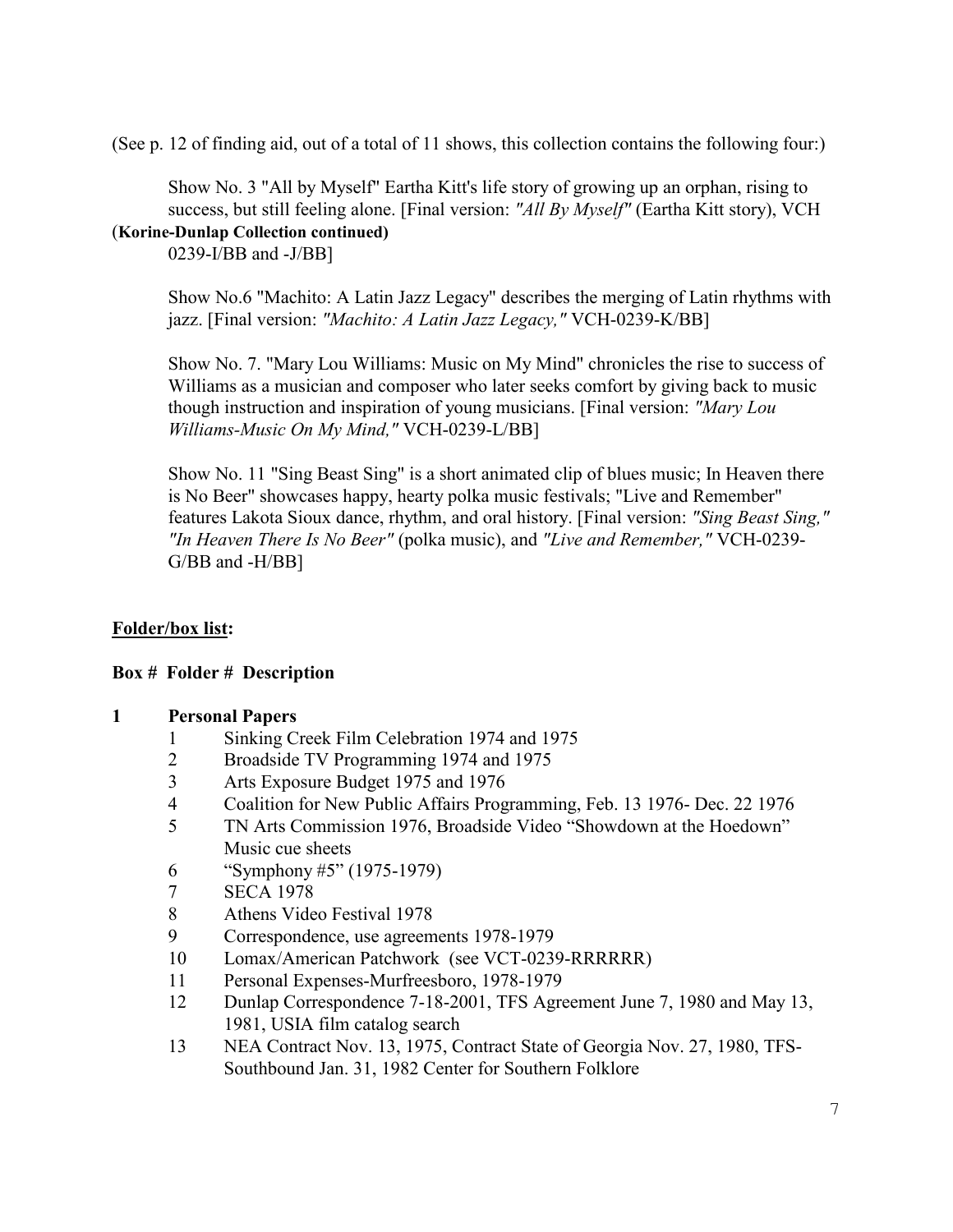- 14 PBS Raw Mash 1979, GA Public TV Program Guide-1981<br>15 Items removed from film canisters, 1980
- Items removed from film canisters, 1980
- 16 Spiral-bound notebook, "Hamper Transcriptions"